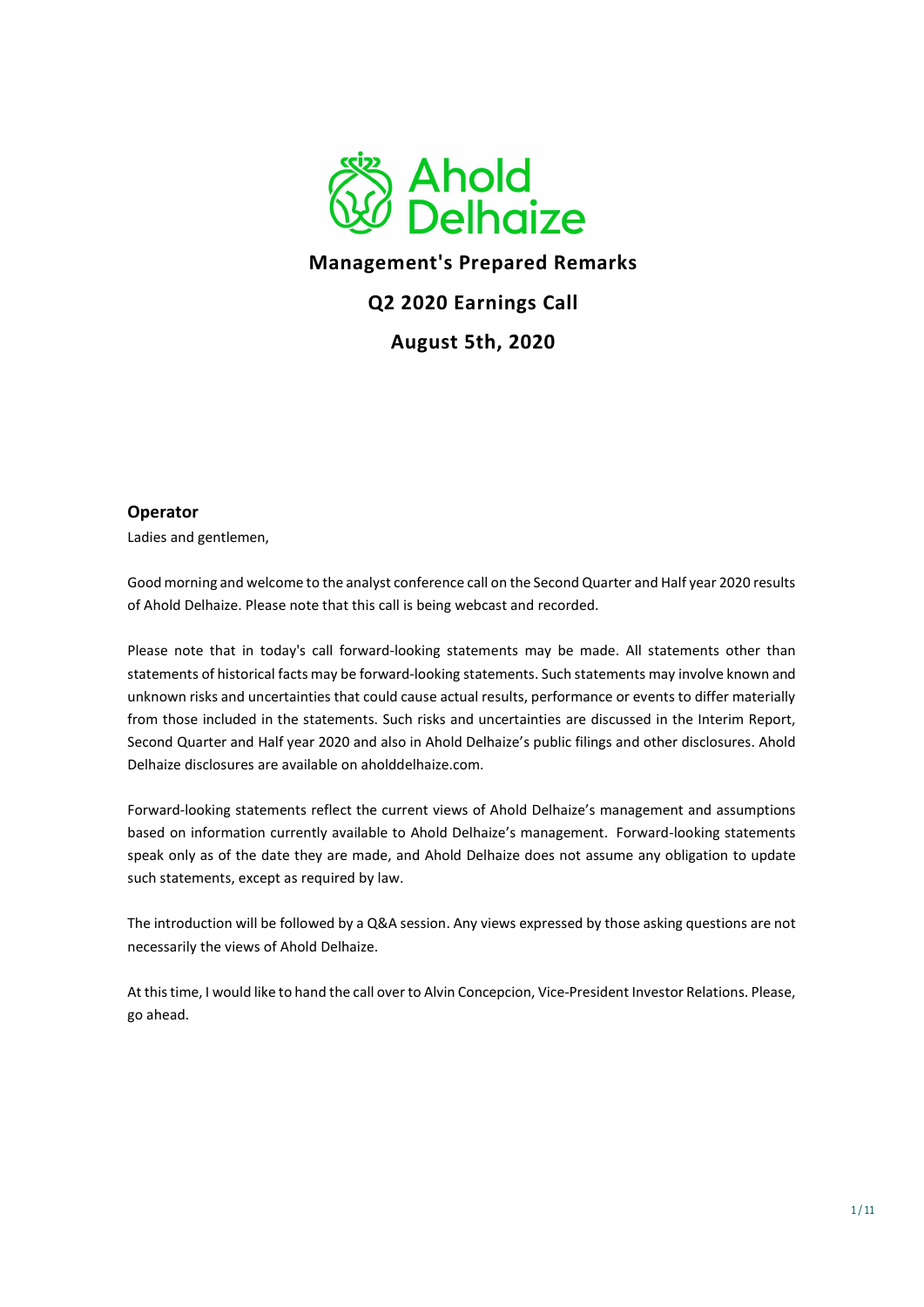

### Alvin Concepcion

Vice President, Head of Investor Relations

Thank you operator, and good morning everyone.

Welcome to our second quarter 2020 results conference call.

On today's call are Frans Muller, our CEO and Natalie Knight, our CFO. After a brief presentation we will open the call for questions.

In case you haven't seen it, the earnings release and the accompanying presentation slides can be accessed through the Investors section of our website aholddelhaize.com.

I ask that you please limit yourself to 2 questions. If you have further questions, then please re-enter the queue.

I'll now turn the call over to Frans.

#### Frans Muller

President, Chief Executive Officer

Thank you very much, Alvin and Good morning everyone.

First, I would like to thank associates across all our local brands and support offices for their outstanding service during this COVID-19 crisis. Their agility and dedication have ensured the safety of our stores and distribution centers, sustained the strength of our supply chains, and helped nourish families and local communities. The engagement and strong execution of our teams helped us translate the stronger-thanexpected demand in both the U.S. and Europe, due to COVID-19, into outstanding results in the second quarter.

We are proud of our second quarter performance and proud of the associates who have helped deliver it. The strong performance has enabled us to further increase important investments in additional safety measures, enhance associate pay and benefits, and fund significant charitable donations to local communities, including to several local food banks. Our brands have also hired more than 45,000 associates globally in the second quarter.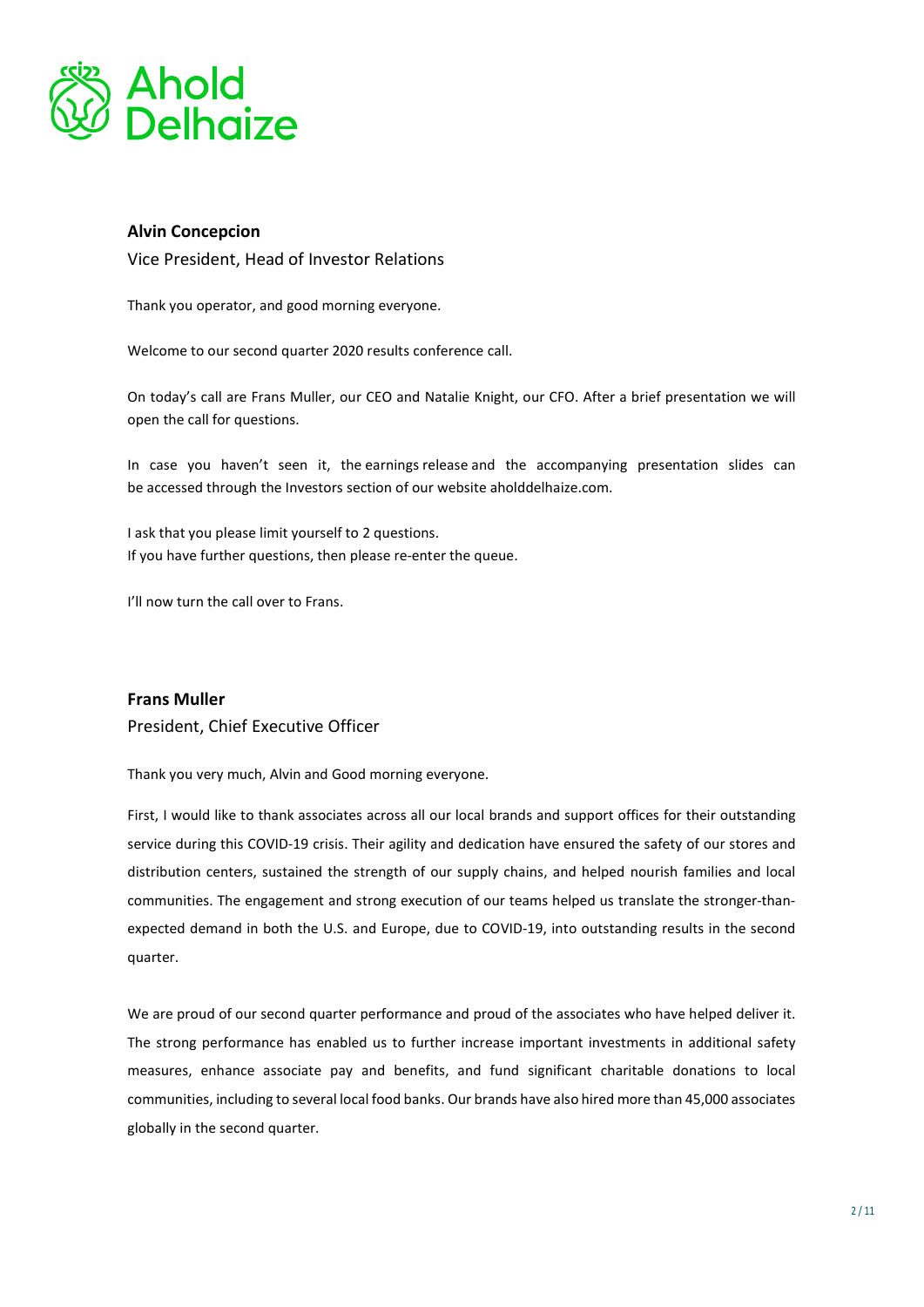

Natalie will go into more detail on the financial performance in second quarterQ2. Before she does, I would like to take the moment to share a few key highlights:

We accelerated both comparable store sales growth and net consumer online sales growth; both were even better than the high levels of growth we saw in our record first results.

This sales development, along with the benefit of comparing against the same quarter last year, when we saw a negative impact from the strike at the Stop & Shop brand in the U.S., led to strong Group underlying operating margin performance in the quarter, and 88% diluted underlying EPS growth.

We're also accelerating investments to support customer demand and our increasing digital and omnichannel ambitions. And while COVID-19 continues to create a high level of market uncertainty, we are nonetheless raising our full year outlook for underlying operating margin, underlying EPS growth, and free cash flow due to our strong performance in the first half of the year.

We continue to adapt to the changes we are seeing in consumer shopping behavior. One of the changes we see is the increased demand for our online offerings, which combined with investments to increase capacity, has resulted in Group net consumer online sales growth of nearly 78% at constant rates. Our increased investments in digital and omnichannel capabilities, as well as a continued focus on maintaining our leadership position in the markets we operate in should lead to continued wallet share gains. As a result, we now expect greater than 55% growth in global net consumer online sales in 2020. This puts us on track to reach our goal of doubling global net consumer online sales from €3.5 billion in 2018 to €7 billion in 2020 which is one year earlier than we outlined at our November 2018 Capital Markets Day.

I am on slide 5. And there you will will see three areas with examples of how we are navigating through the COVID-19 crisis.

Our first priority, of course, is to continue to run operations safely and smoothly and offer our customers even more convenience, so we can serve them better in this time of need. Our continued emphasis on safety and convenience requires a high level of investment. We invested approximately €260 million in COVID-19 related mitigation efforts in the second quarter, which was a significant step up from the amount we invested in Q1. The total we have spent on COVID2019 less items to in the first half of the year is approximately €330 million.

These items include additional safety and protective measures, for our associates and customers, enhanced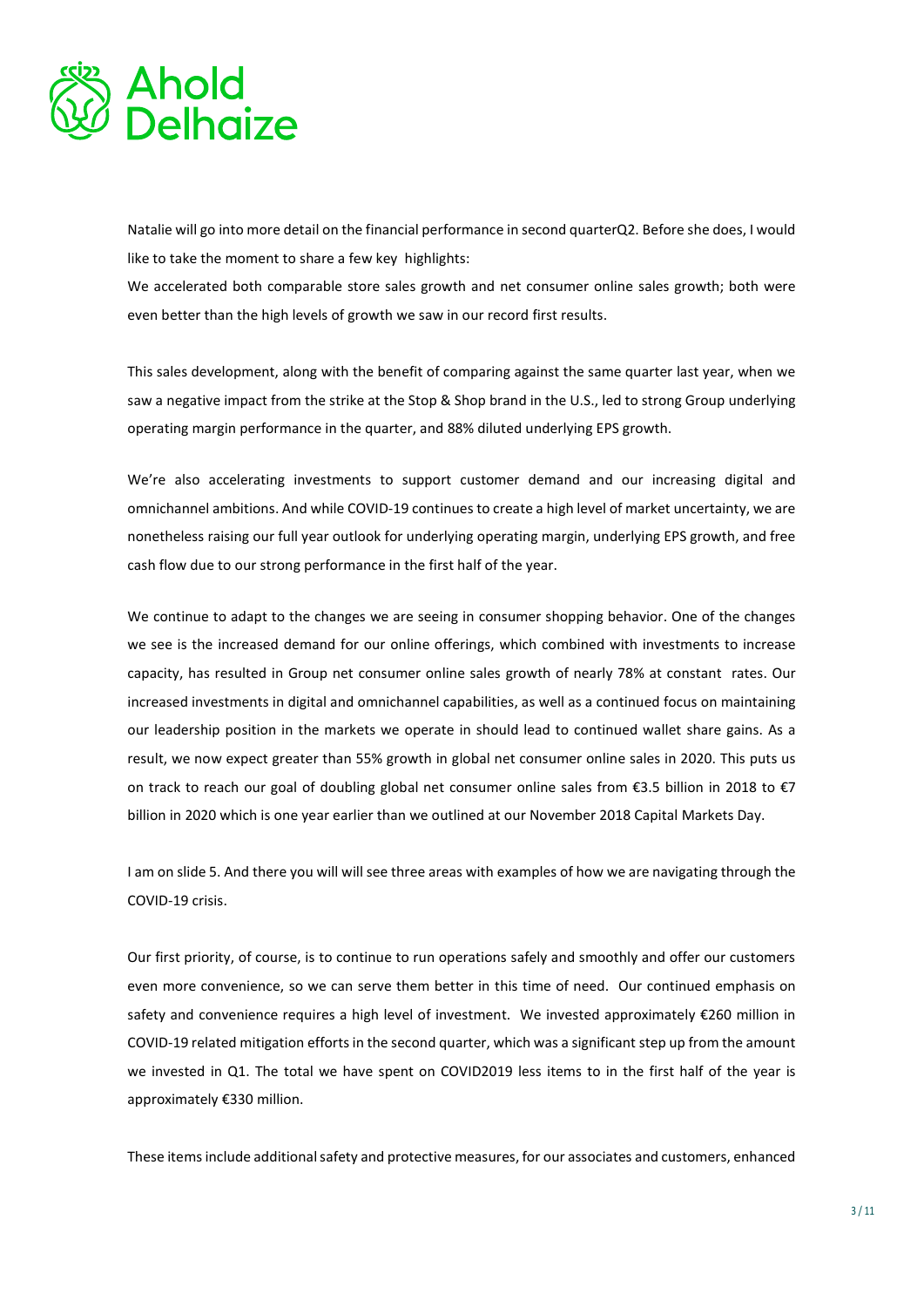

associate pay and benefits, and significant charitable donations to support local communities. As you heard me mention earlier, our brands have also hired more than 45,000 associates in this quarter and nearly 69,000 in the first half of the year. These associates have played an essential role in helping feed our local communities.

Second, we continue to enhance our omnichannel and digital capabilities to adapt to rapidly changing changes in customer behavior. For example:

- We will increase our US online grocery capacity by 70% in 2020,
- And we are growing it by 40% at Albert Heijn in the Netherlands.
- At Stop & Shop, later this year, we will open four new ware rooms, which are our online fulfillment centers.
- Bol.com will open a fulfillment center this year as well.
- And, have accelerated our same-day online offerings in the U.S. with additional Click & Collect locations.
- Offering of same day delivery at more than 600 additional Food Lion and Stop & Shop stores will be also a part of our offering.

And third, further improving in-stock levels to better serve our communities is of key importance. By working proactively with our suppliers, we are now back to normal in-stock levels in Europe and are improving in-stock levels in the U.S., where there continue to be industry constraints in certain categories. We will use the strength of our relationships, scale, supply chain, and leading local market positions to ensure we are getting ample allocation so we can continue to serve our communities in the best way possible.

On slide 6, you'll see some of the business highlights from the US. Our strong comparable sales performance was aided by 127% online sales growth, as we were able to convert higher demand from both new and existing customers. We expect the strength in online sales to continue, and we are now forecasting more than 75% US online sales growth in 2020, which is higher than our previous expectation of more than 50% and the initial expectation of more than 30% growth.

While we're benefiting from increased customer demand, we're also helping to drive this growth with investments to increase online capacity, which I mentioned earlier. In addition to adding same-day delivery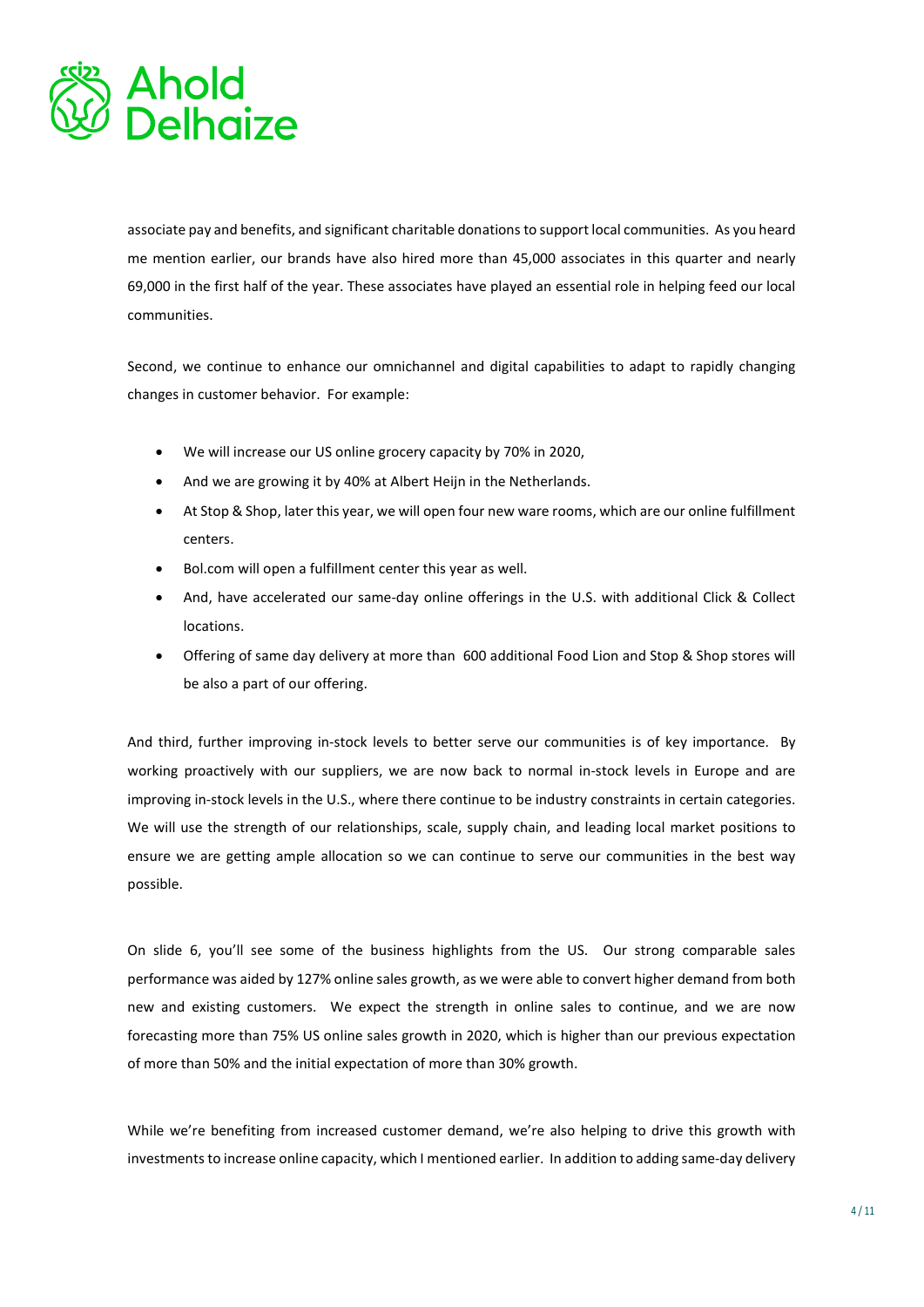

at an additional 600 stores, we've also continued to focus on Click & Collect, which remains an important same-day channel for customers as well. We ended the second quarter with 765 locations and expect to have for the full year over 1,100 click & collect points in 2020.

Food Lion was our fastest growing brand and achieved its 31st consecutive quarter with positive comparable sales and is proving that a high density store network with its clear focus on fresh and affordable is hitting the sweet spot of what customers are looking for today.

We also agreed to acquire 62 stores from Southeastern Grocers, which will be converted to the Food Lion brand, and that should further help improve an already very strong market position at the brand in 2021 and beyond.

Finally, Stop & Shop was also one of our fastest growing brands in this quarter as well. In particular, the Reimagined Stop & Shop stores continue to outperform. We expect to open 20 more of these remodeled stores in the second half of the year.

Slide 7 shows some highlights from Europe. We also had strong performance here and gained market share in our largest European brands in the Netherlands and Belgium. Overall, the brands in Central and Southeastern Europe maintained share.

One particular standout, was the high level of net consumer online sales growth, which was nearly 64% in Europe. Online grocery growth was strong, and bol.com also performed extremely well, with 65% net consumers sales online. Bol.com delivered 107% growth in third party sales in the quarter and added more than 4,400 merchant partners to the platform in Q2, which now brings the total number of merchants on Bol's platform to 34,000 merchant in total.

We previously discussed accelerating the timing of two new home delivery fulfillment centers in the Netherlands in order to serve the higher levels of demand we expect to continue there. The first of these centers opened this week and has already increased capacity by 20%. The other will open in the second – in the third quarter, and combined, these two fulfillment centers will increase capacity by 40% in the Dutch market.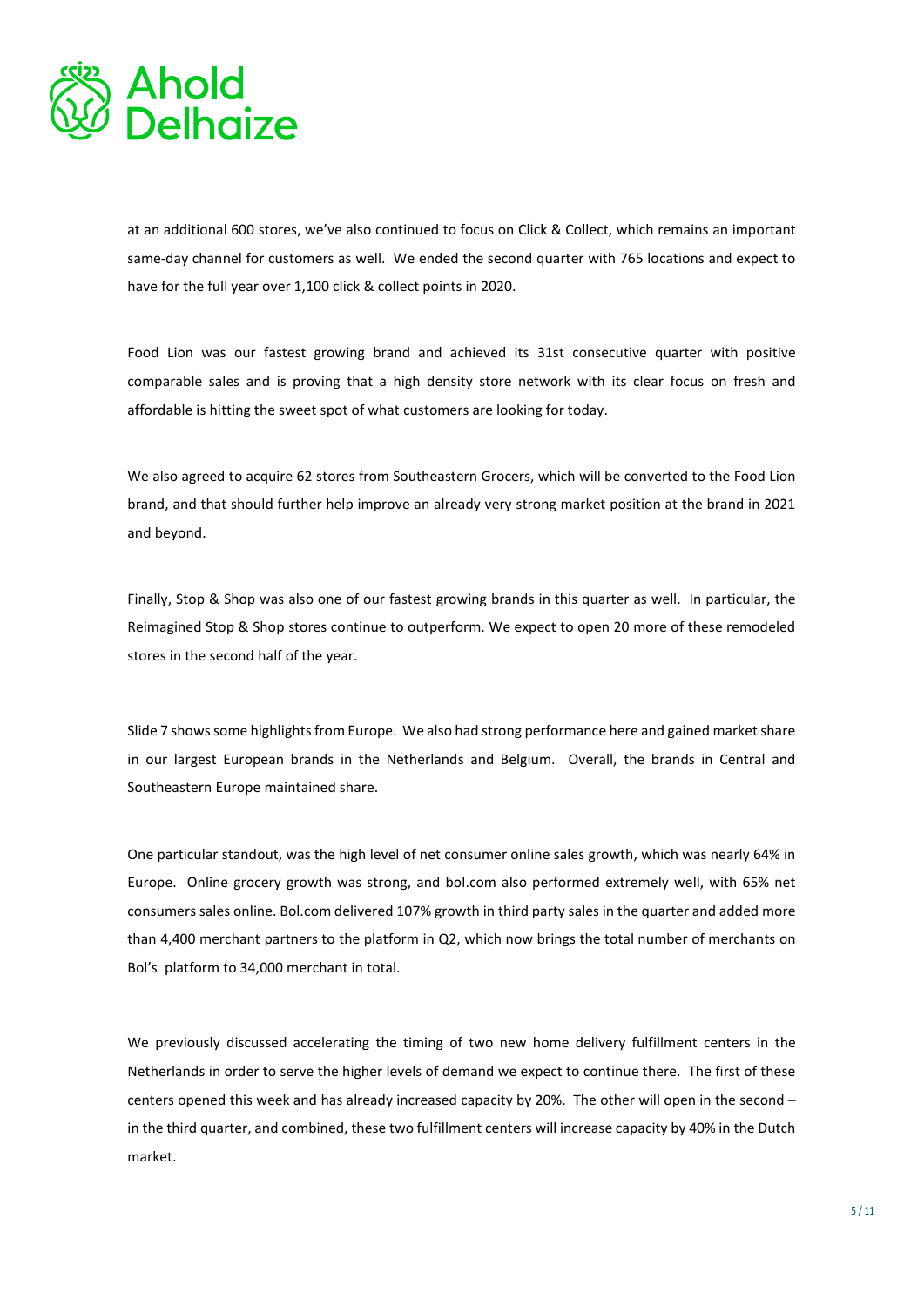

Albert Heijn also launched home delivery service in Belgium, and we will open our first home delivery fulfillment centers in Greece and Romania in the second half of the year in order to better accommodate the high levels of online sales growth in those markets.

In addition to our strong omnichannel performance I also think it's important to spend a moment on health and sustainability, another key growth driver in our strategy. On slide 8, you'll see that we've made some important strides on this topic.

During the second quarter, we published our first ever Human Rights Report, outlining the steps we are taking to safeguard human rights. The report is based on the UN Guiding Principles Reporting Framework and is the result of a global human rights due diligence process that began in 2018. This due diligence process was designed to increase engagement on human rights – both internally and externally – and to assess current human rights management policies, processes and governance. The Human Rights Report outlines the outcome of this due diligence and provides a roadmap for our future actions.

We also issued our first Sustainability Bond Report in June 2020, documenting how we used the €600 million bond financing from 2019 to support sustainable products, reduce climate impacts and promote healthier eating.

We have just recently announced our commitment to achieve long-term, science-based targets on climate, including our goal to reduce our own carbon emissions by 50% by 2030 and to reduce those same emissions from our overall value chain by 15%.

We also officially became a supporter of the Task Force on Climate-related Financial Disclosures (TCFD). We're now in the process of developing voluntary and consistent climate-related risk disclosures.

Food Lion was awarded its 19th consecutive Energy Star Partner of the Year award for its leadership in energy efficiency. They became the only U.S. company to receive ENERGY STAR Partner of the Year Award 19 years consecutively.

And all of our US brands adopted new sustainability policies to bolster GMO product labeling and animal welfare. Now let me hand it over to Natalie.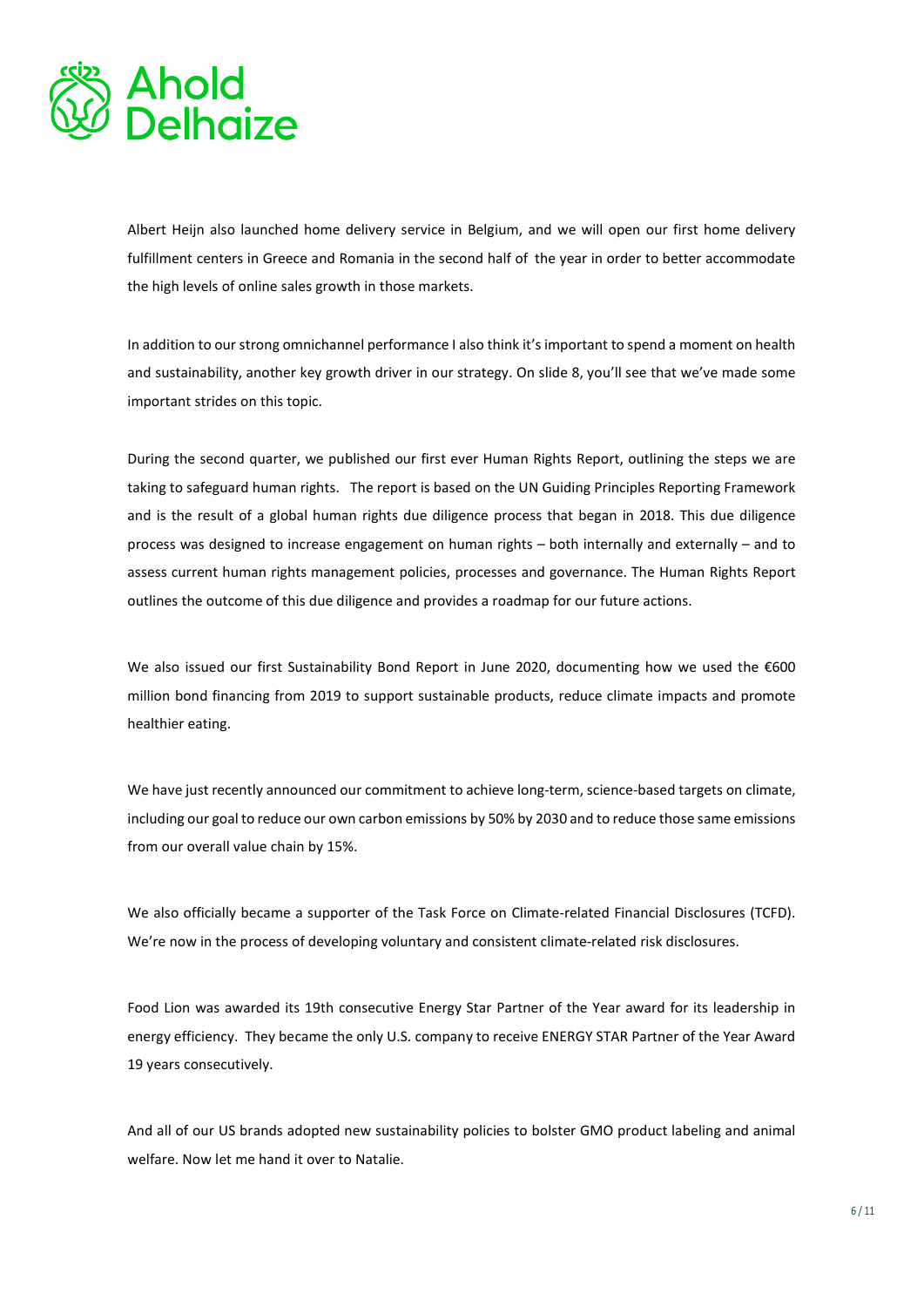

## Natalie Knight Chief Financial Officer

Good morning and thank you Frans.

Our second quarter was very strong and continues to be impacted by unprecedented levels of demand due to COVID-19. As a result, net sales grew 15.9% at constant exchange rates to €19.1 billion and Group comparable sales growth ex-gas was 16.4% . Group comp sales were impacted strongly by demand related to COVID-19 and, to a lesser extent, benefited from a positive comparison in Q2 2019, when the strike at Stop & Shop unfavorably impacted Group sales by 2.0 percentage points.

Net consumer online sales grew 77.6% at constant rates. This was driven by strong demand from both existing and new customers, as well as by accelerating investments in our online business in order to rapidly expand our capacity across the US and Europe.

Underlying operating income increased 68.8% at constant rates, to a little over €1 billion, with underlying operating margin up 170 basis points to 5.3% at constant rates. This was largely due to operating leverage from higher sales related to COVID-19, as well as that benefit of lapping the roughly €90 million operating profit headwind caused by the strike at Stop & Shop in the U.S. in the prior year's quarter. This was offset in part by significant costs related to COVID-19, which amounted to approximately €260 million in Q2, bringing our year-to-date spend to approximately €330 million.

Net income for the quarter was €693 million, up 106.4% at constant rates. And we repurchased €183 million worth of shares in the quarter, which brings that amount to €519 million in the first half of the year. Diluted EPS was €0.65, an increase of 114.3% at constant rates.

Moving on chart 11 and our second quarter performance by segment.

Net sales in the US grew by 18.7% at constant rates, to €11.9 billion.

U.S. comparable sales increased 20.6%, driven by double-digit growth at all brands. There was also a benefit from lapping last year's Stop & Shop strike, which unfavorably impacted Q2 2019 result in the U.S. by 3.2 percentage points. Another important call out on the US topline, is our online sales which increased 126.8%.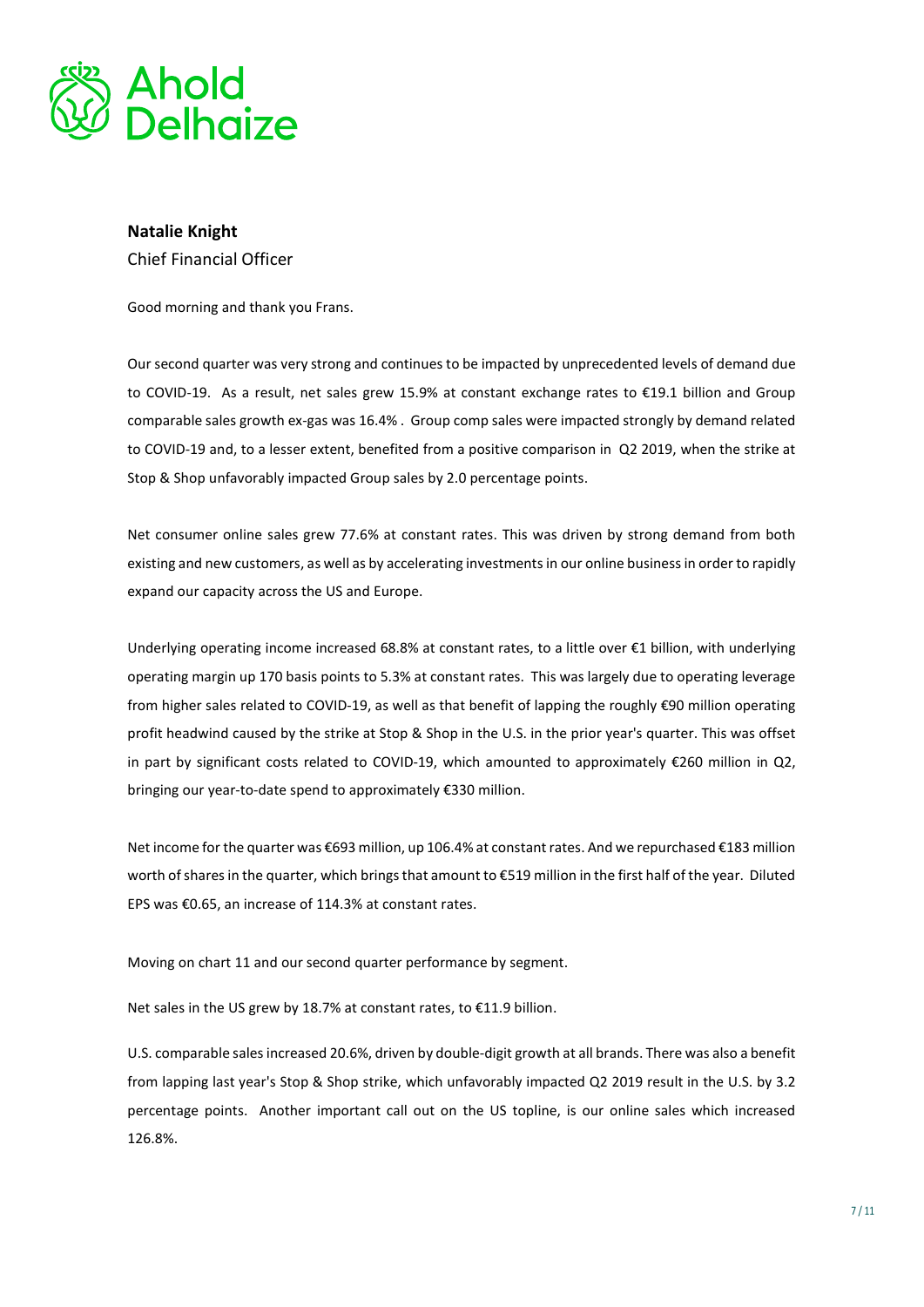

The underlying operating margin in the US was 6.1% in the second quarter, up 250 basis points from the prior year, driven largely by operating leverage from higher sales growth due to COVID-19. There was also a roughly 90 basis point benefit from lapping the Stop & Shop strike last year, which reduced underlying operating profit in the second quarter of last year by roughly €90 million. We also continued progress in our Save for Our Customers program. Lower shrink and labor efficiencies also helped this development.

In Europe, net sales in the second quarter grew by 11.4% to €7.2 billion. This was a strong development, but slower than the U.S. growth due in our view to the fact that COVID-19 outbreaks in Europe were less severe than it had been in the U.S. and that the wallet share of food eaten away from home is lower in European countries, so that the shift to food at home has been less pronounced.

Europe's comparable sales increased 10.2%. This improvement was led by our brands in the Benelux markets. Growth was a bit more muted in the Central and Southeastern European countries due to a higher level of consumer lockdown restrictions, reduced tourism and lower demand in urban centers where many of our stores are located. These developments translate to market share gains in the Netherlands and Belgium and stable share in our Central and Southeastern Europe.

Net consumer online sales in Europe grew 63.9%. At bol.com, our online retail platform in the Benelux which is included within the Europe segment results, net consumer sales grew by 65.4%. The big driver of this development was Bol.com's third party sales, which grew 107% in the quarter.

Europe's Q2 underlying operating margin was 4.5%, which is relatively stable compared to the prior year. Operating leverage from higher sales was largely offset by higher costs related to COVID-19 as well as €11 million of pension expense in the Netherlands in the quarter.

Now, moving to free cash flow. The cash position of Ahold Delhaize remains strong. Free cash flow in Q2 was €533 million, which compares with €486 million last year, driven mainly by the COVID-19 impact on profits, which drove an operating cash flow increase of €469 million. This was offset in large part by a €459 million unwind in working capital at the end of the quarter, as inventories in-store returned to more normalized levels after initial shortages experienced early in the COVID-19 crisis at the end of Q1.

Net capital expenditure was €466 million, down €64 million from last year despite increasing omnichannel investments due to fewer store remodels this year as a result of COVID-19. I'll now take a moment to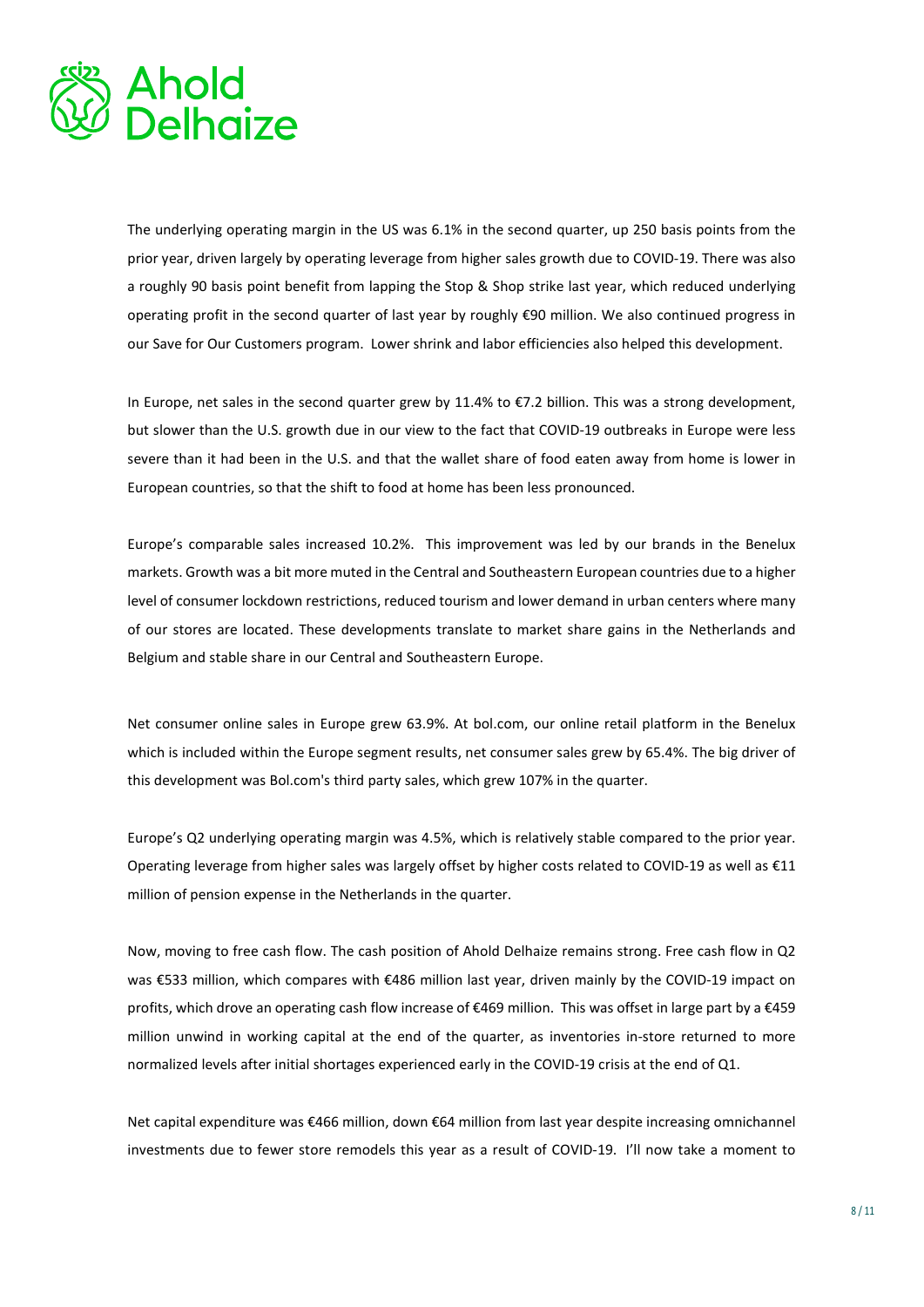

discuss the announcement we made on July 21st regarding Stop & Shop's tentative withdrawal agreement with local unions on the UFCW International Union–Industry Pension Fund, which we refer to

In Europe, recall that we will be lapping a one-time benefit in the Netherlands from third quarter of last year, which was over €20 million, as well as making higher pension contributions in the Netherlands at a run rate of €11-€12 million per quarter. Combined, these effects will create an unfavorable underlying operating profit headwind of over €40 million in the second half of the year.

And in the US, we will continue incur transition expenses related to the US supply chain transformation efforts. Recall that these expenses we have told you would be around €45 million for 2020 and that the majority of this cost will flow through our results in the back half of the year.

Now, moving on to our EPS outlook for 2020, we are raising our guidance to low-to-mid-20% growth from mid-single-digit growth previously. This guidance reflects our strong performance in the first half of the year, and lower margin expectations in the back half of the year.

Our 2020 free cash flow outlook is also being raised to at least €1.7 billion compared to at least €1.5 billion previously announced. It's important to note that the underlying level is even higher as it also includes the effect of paying the majority of the €583 million pre-tax obligation related to our tentative agreement to withdraw from the National Plan and contribute to the transition reserve for the new variable annuity pension plan at Stop & Shop.

On capital expenditure for 2020, we are maintaining our guidance of ~€2.5 billion. Remodels were slower in the first half due to COVID-19 closures and labor availability. However, this is being offset by our decision to accelerate our digital and omnichannel investments significantly to support the step-change in growth that we believe is underway.

Our dividend policy sets the interim dividend payout at 40% of the first half underlying income per share. In this instance, a €0.50 per common share will be paid on August 27. This represents a 67% increase vs the previous interim dividend.

We are also now a little more than halfway through our €1 billion share buyback program in 2020 as well.

So, that end my comments for you. Thank you and now I will hand back to Frans.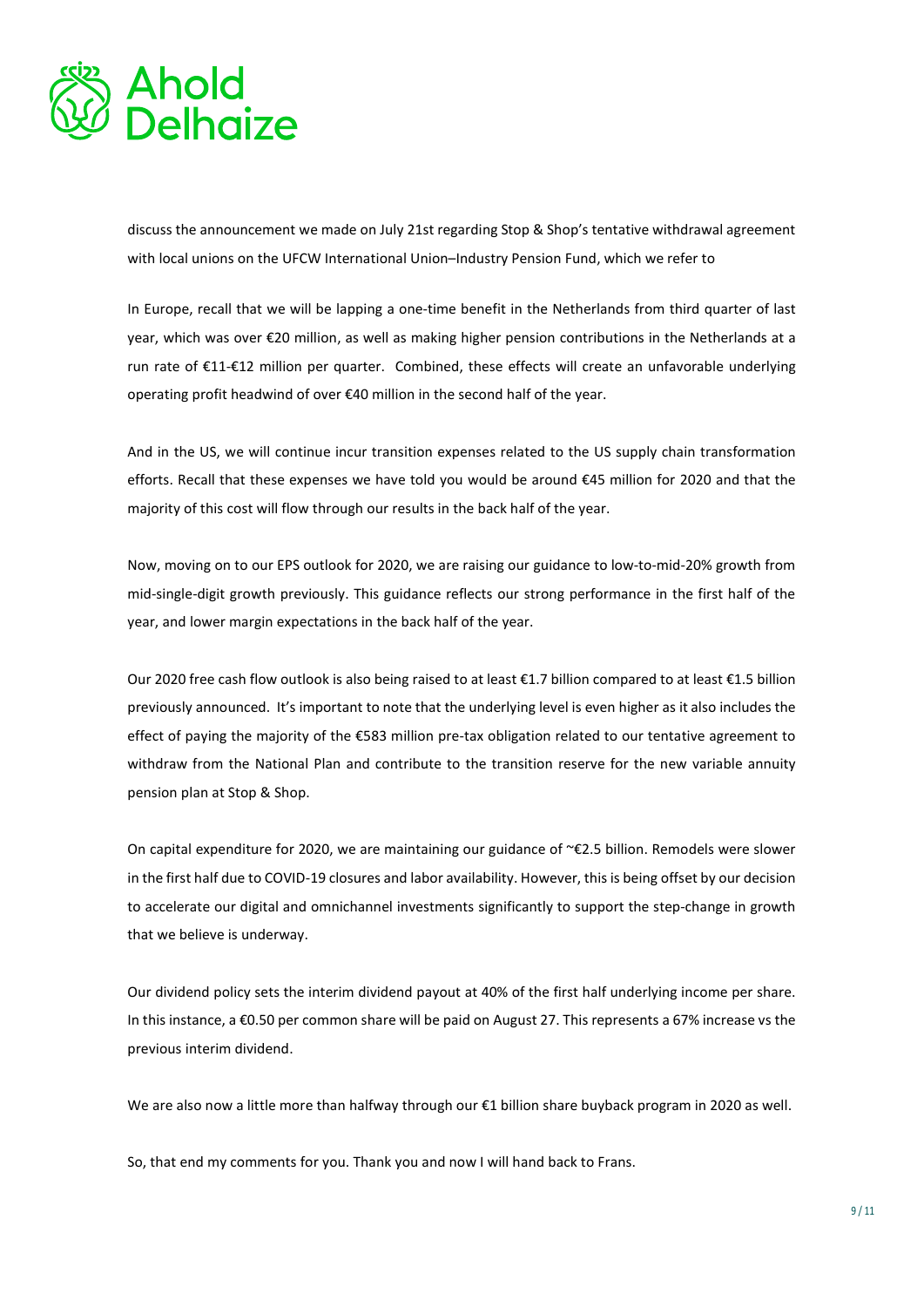

# Frans Muller President, Chief Executive Officer

Thank you very much, Natalie.

So let me wrap up quickly.

We had strong Q2 performance which was impacted by the unprecedented demand from COVID-19, despite all the significant costs and uncertainty that come along with it.

Our online business grew significantly, and we believe we will continue to see high levels of growth. Therefore, we will reach our €7 billion net consumer online sales goal in 2020, which is a year ahead of plan.

Due to strong performance in the first half of the year, we're raising our 2020 outlook for underlying EPS and operating margin as Natalie already made very clear.

We're also raising our free cash flow target to at least €1.7 billion, even though we plan to pay a significant amount to withdraw from a US multi-employer pension plan, contingent upon ratification by Union Locals.

We announced a 2020 interim dividend of €0.50, which represents a 40% payout ratio, inline with our commitment there.

The health and safety of associates and customers, as well as continuing to make progress in sustainability initiatives, remain one of our top priorities.

Lastly, I'd once again like to thank the teams across our brands again for the great job they did in Q2, particularly in how they have stepped up to the challenges created by COVID-19, adapted to changing consumer preferences, and have had a relentless focus on health & safety.

Operator, we would like to move into the questions. Can you please proceed from your end, please?

#### $==$   $END ==$

#### Cautionary notice

This communication includes forward-looking statements. All statements other than statements of historical facts may be forward-looking statements. Words and expressions such as increasing/increased, ambitions, continue(s)/(d)/(ing) (to), uncertainty, raising, full / this year, outlook, changes, should, lead to,